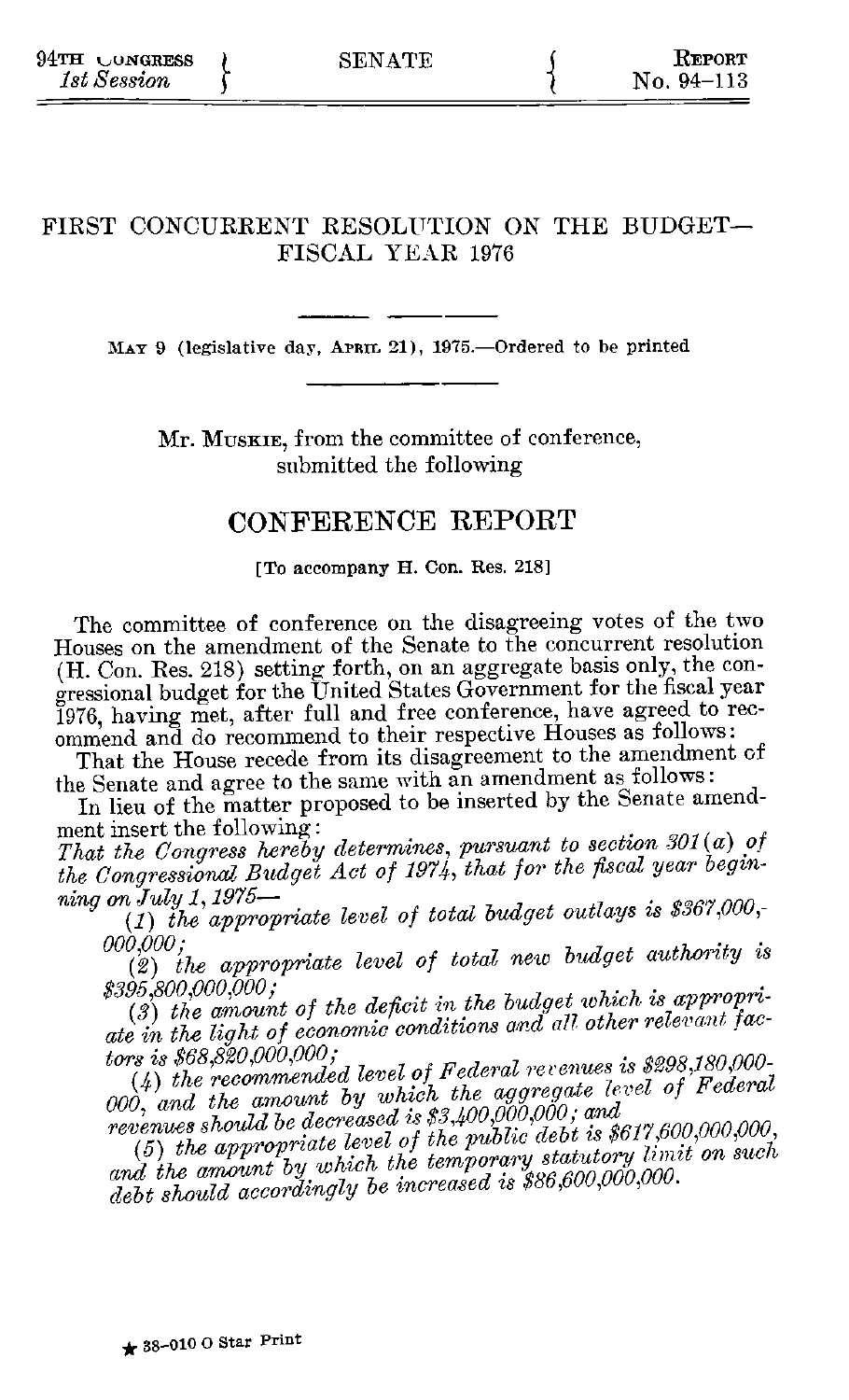And the Senate agree to the same.

**EDMUND S.** MUSKIE, WARREN **MAGNUSON,** FRANK MOSS, W. F. MONDALE, ERNEST F. HOLLINGS, ALAN CRANSTON, HENRY BELLMON, ROBERT DOLE, **J. GLENN** BEALL, Jr., PETE V. DOMENICI, *Mangers on the Part of the Senate.* BROCK **ADAMS,** JIM WRIGHT, Tom ASHLEY, ROBERT N. GIAIMO, Neal Smith,<br>James G. O'Hara,<br>Sam M. Gibbons,<br>Parren J. Mitchell<br>Butler Derrick, *Managers on the Part of the Senate.*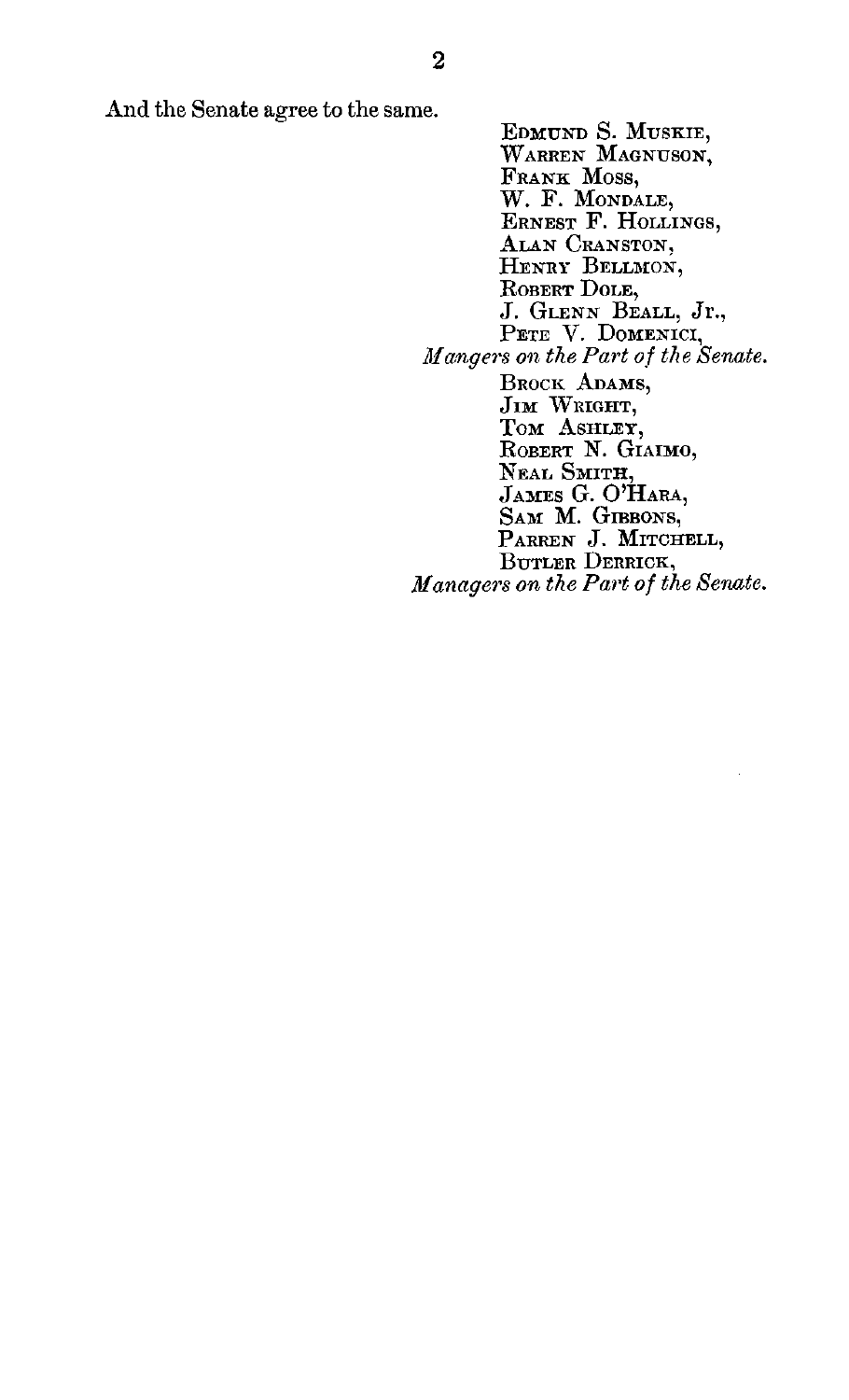# JOINT EXPLANATORY STATEMENT OF THE COMMITTEE OF CONFERENCE

The mangers on the part of the House and the Senate at the conference on the disagreeing votes of the two Houses on the amendment of the Senate to the concurrent resolution (H. Con. Res. 218) setting forth, on an aggregate basis only, the congressional budget for the United States Government for the fiscal year 1976, submit the following joint statement to the House and the Senate in explanation of the effect of the action agreed upon by the managers and recommended in the accompanying conference report:

## **OUTAYS**

The House resolution provided for total outlays in the amount of S368.213 billion. The Senate amendment provided for outlays in the amount of \$365.0 billion. The conference report provides for total outlays in the amount of \$367.0 billion.

#### **BUDGET AUTHORITY**

The House resolution provided for total new budget authority in the amount of \$395.938 billion. The Senate amendment provided for new budget authority in the amount of \$388.6 billion. The conference report provides for total new budget authority in the amount of \$395.8 billion.

#### DEFICIT

The House resolution provided for a budget deficit in the amount of \$70.032 billion. The Senate amendment provided for a deficit in the amount of \$67.2 billion. The conference report provides for a budget deficit in the amount of \$68.82 billion.

#### **REVENTES**

The House resolution provided for Federal revenues in the amount of \$298.181 billion; and achieve that level, it provided that revenues should be decreased **by** \$4.4 billion. The Senate amendment provided for Federal revenues in the amount of \$297.8 billion. The conference report provides for Federal revenues in the amount of **\$298.180** billion; and, to achieve that level, provides that revenues should be decreased by \$3.4 billion.

The conference substitute (1) accepts the House assumption that major provisions of the Tax Reduction Act scheduled to expire December 31, 1975, will be extended by the Congress, lowering revenues by \$4.4 billion; (2) accepts the House position with respect to raising additional revenues through enactment of tax reform legislation, but reduces from \$3 billion to \$1 billion the amount to be realized in Fiscal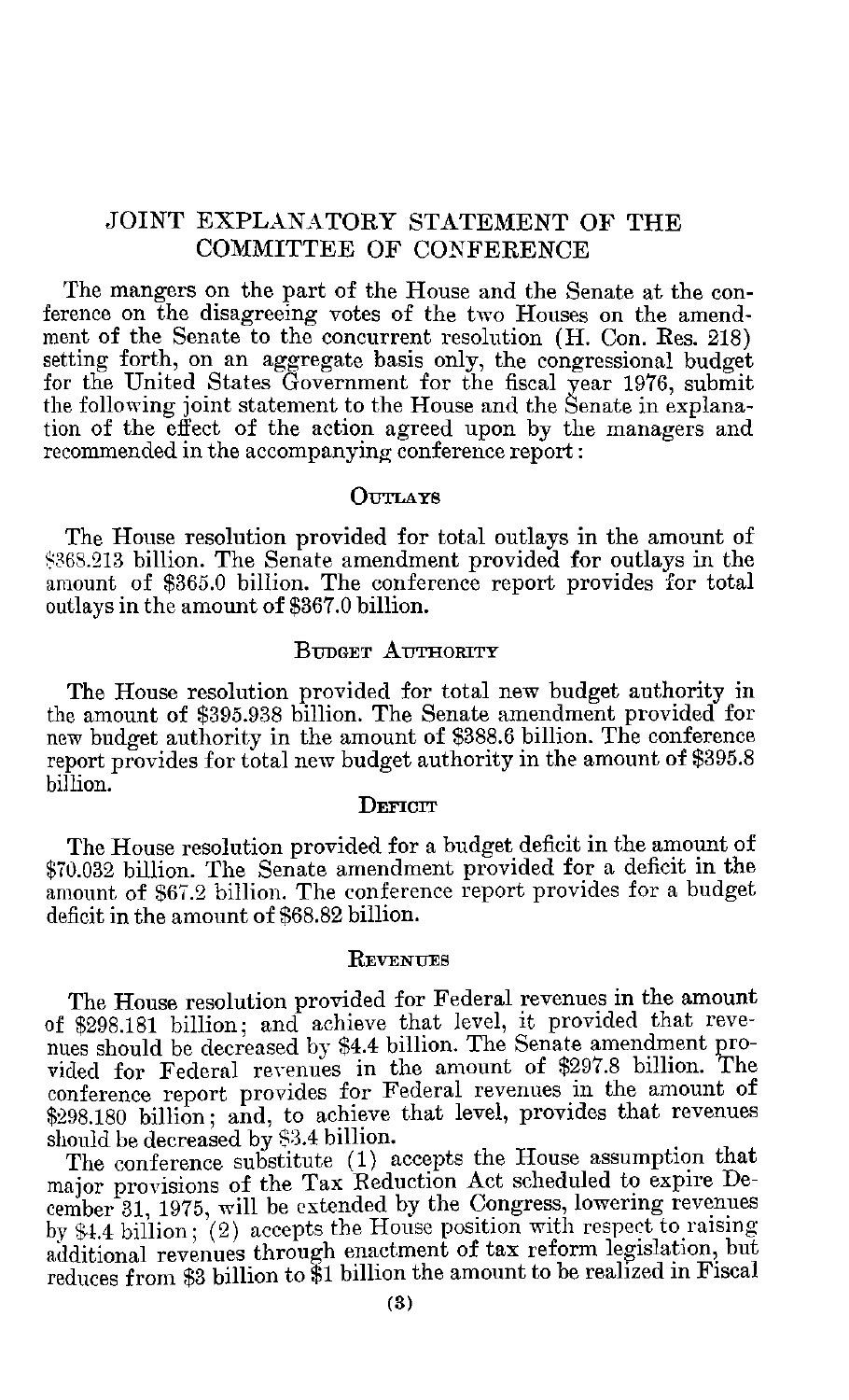Year 1976; and **(3)** assumes that, as a result of recent tax collection experience, an additional \$2 billion in revenues will be received during Fiscal Year 1976.

## PUBLIC DEBT

The House resolution provided for a public debt level of \$619.9 billion; and to achieve that level, provided that the temporary statu- tory limit on the public debt should be increased by \$88.9 billion. The Senate amendment provided for a public debt level of \$617.6 billion. The conference report provides for a public debt level of \$617.6 billion; and that, to achieve that level, the temporary statutory limit on the public debt should be increased by \$86.6 billion.

#### FUNCTIONAL **CATEGORIES**

The aggregate budget figures in the report represent the best **judg-** ment of the managers as to the appropriate levels of spending and income for fiscal 1976. That judgment could change if economic con- ditions change significantly between **May** and September, when the Senate and House Budget Committees will submit a Second Con-<br>current Resolution to set aggregate ceilings for fiscal 1976.<br>The functional category figures in this report are intended to serve

as guidelines for the Congress, to explain the steps by which the conference reached the aggregate totals, and to provide a benchmark for the Second Concurrent Resolution. The estimates of the managers for budget authority and outlays in each functional category are as follows:

# NATIONAL **DEFENSE** (050)

The House Resolution assumes budget authority of \$100.5 billion and outlays of \$90.2 billion.

The Senate amendment assumes budget authority of \$101.0 billion and outlays of \$91.2 billion.

The Conference substitute assumes \$100.7 billion in budget authority and \$90.7 billion in outlays. This is an increase of \$0.2 billion in budget<br>authority and \$0.5 billion in outlays above the House amounts and a decrease of \$0.3 billion in budget authority and \$0.5 billion in outlays<br>below the Senate amounts. In arriving at these amounts, the managers considered and agreed to the following:

- (a) If Congress should decide not to limit increases in defense salaries and retirement allowances, there are sufficient funds within this total to support that decision.
- (b) All funds requested for military assistance to South Vietnam and Cambodia were deleted from fiscal 1976 estimates, including the outlay effect of the 1975 supplemental requests.
- (c) The balance of the reductions are the result of revised inflation estimates, reductions in program growth, and financial adjustments.

#### INTERNATIONAL AFFAIRS (150)

The House Resolution assumes budget authority of \$4.7 billion and outlays of \$5.0 billion.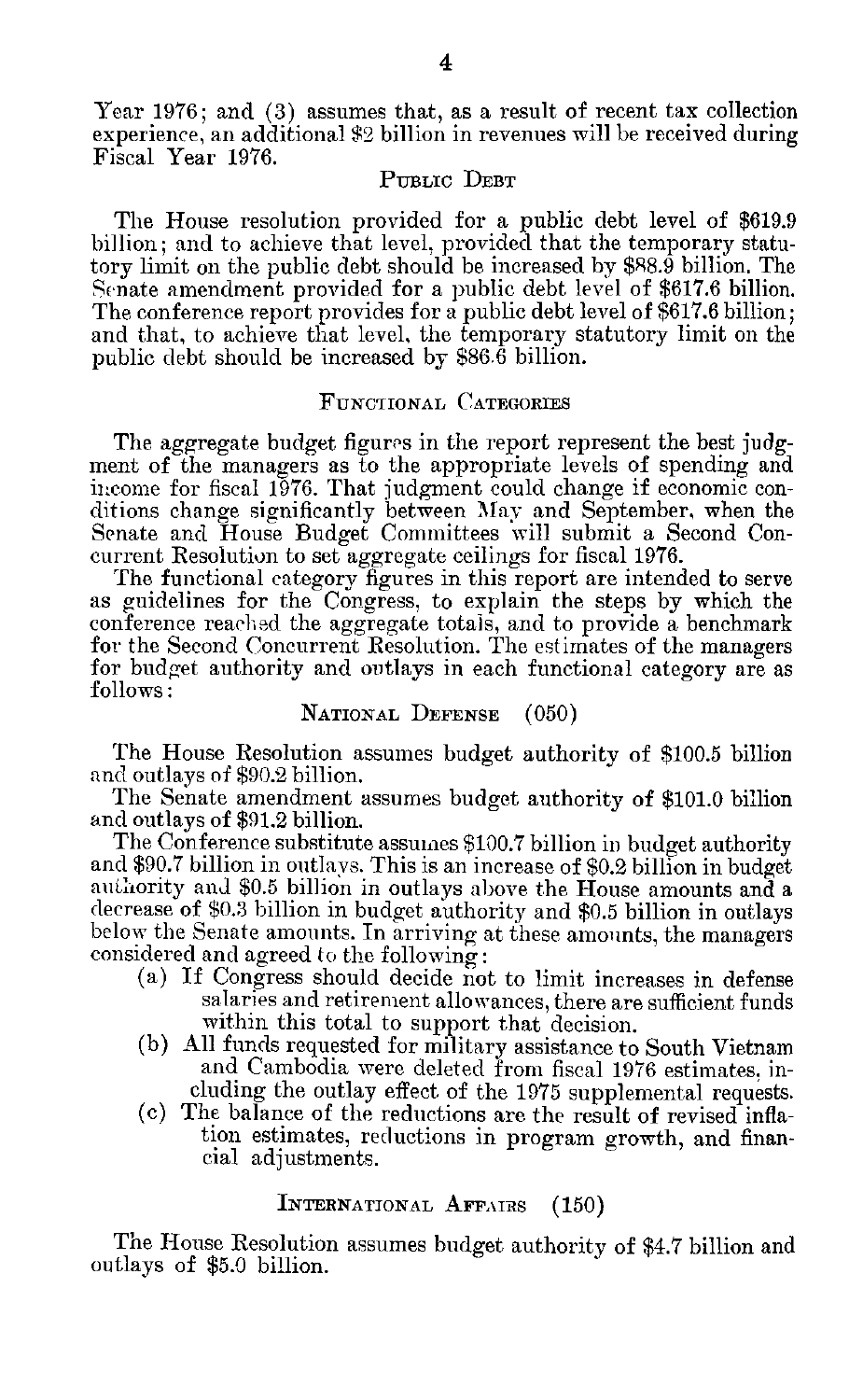The Senate Resolution assumes budget authority of \$6.0 billion and outlays of \$4.9 billion.

The Conference substitute assumes \$4.9 billion in budget authority and \$4.9 billion in outlays.

The Conference substitute allows \$0.2 billion in budget authority for the Special Financing Facility and assumes that the estimate for foreign economic assistance will be reduced by \$0.9 billion in budget authority and \$0.4 billion in outlays below the budget as submitted.

The managers agreed to the House level for foreign economic assistance, assuming major reductions in Indochina Postwar Reconstruction. The managers also agreed that token budget authority should be provided for the Special Financing Facility to indicate the Congress anticipates a legislative proposal for this purpose.

GENERAL **SCIENCE,** SPACE **AND** TECHNOLOGY (250)

The House Resolution assumes budget authority of \$4.708 billion and outlays of \$4.599 billion.

The Senate amendment assumes budget authority of \$4.7 billion and outlays of \$4.6 billion.

The House and Senate estimates were substantially the same. The managers agreed to the Senate's figures.

## NATURAL RESOURCES, ENVIRONMENT AND ENERGY (300)

The House Resolution assumes budget authority of \$14.1 billion and outlays of \$11.5 billion.

The Senate amendment assumes budget authority of \$13.4 billion and outlays of \$11.7 billion.

The Conference agreed to budget authority of \$13.8 billion and outlays of \$11.6 billion.

#### AGRICULTURE (350)

The House Resolution assumes budget authority of \$4.3 billion and outlays of S1.8 billion.

The Senate amendment assumes budget authority of \$4.3 billion and outlays of \$2.0 billion.

þ þ þ ļ,

j ţ

ś

The Conference agreed to the House estimates. By this action the Conference does not either include or exclude outlays for the farm bill recently vetoed, because the conferees assume that outlays in fiscal 1976 will be minimal if that bill or a similar bill becomes law.

## COMMERCE AND TRANSPORTATION (400)

The House resolution assumes budget authority of \$11.0 billion and outlas of \$18.5 billion.

The Senate amendment assumes budget authority of \$9.5 billion and outlays of \$16.6 billion.

The conference substitute assumes \$11.3 billion in budget authority and \$17.5 billion in outlays. The estimates include a total of \$0.8 billion in outlays for small business, postal service and rail rehabilitation projects now being considered by the House-Senate conference on the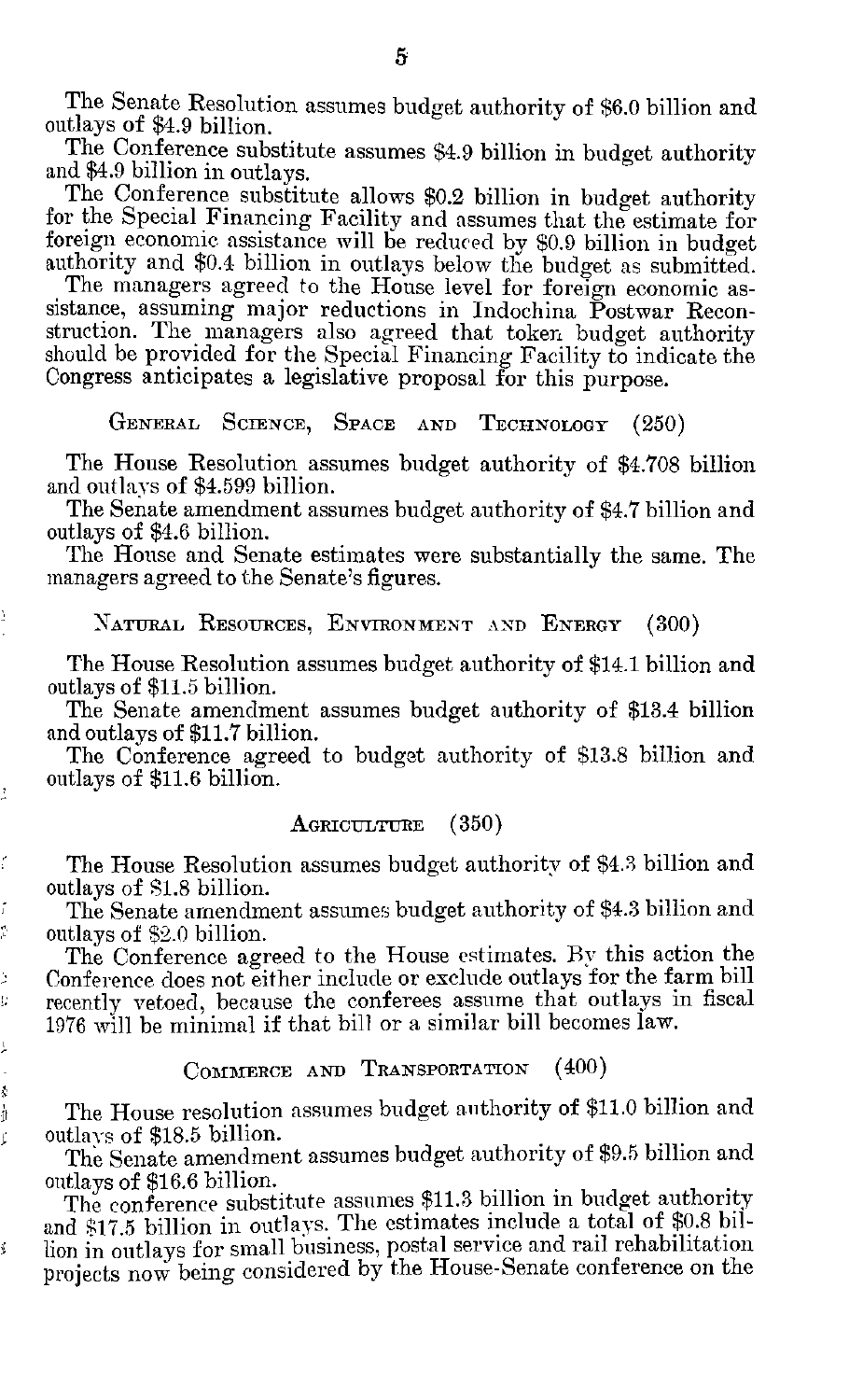Emergency Employment Appropriations Act of 1975. The estimates also contain \$3.3 billion in budget authority to continue advance highway apportionments and \$6.3 billion in highway outlays. Outlays of \$0.4 billion are provided for housing legislation expected to pass in fiscal 1975. Funding for other rail improvement projects recommended by the Senate is included, with \$600 million in budget authority and outlays. Other items include additions to the Administration's budget of \$0.2 billion in budget authority and outlays for the Washington Metro; \$0.2 billion in budget, authority and outlays for Postal Service subsidies; and \$0.3 billion in budget authority and \$0.2 billion in out- lays for additional small business loans.

#### COMMUNITY AND **REGIONAL DEVELOPMENT** (450)

The House resolution assumes budget authority of \$10.8 billion and outlays of \$9.0 billion.

The Senate amendment assumes budget authority of \$6.0 billion and outlays of \$6.6 billion.

The Conference substitute assumes \$11.0 billion in budget authority and \$8.65 billion in outlays.

The House resolution assumes \$5.0 billion in budget authority and \$2.5 billion in outlays for accelerated public works programs. The Senate amendment did not include this assumption. Since the accelerated public works program is intended to provide economic stimulus, the Conference agreed to retain the House budget authority stimulus, and an outlay estimate of approximately **S2.1** billion to be available either for an accelerated public works program or some other appro-<br>priate stimulative program that Congress may decide to enact, such as<br>emergency financial assistance to State and local governments.

**EDUCATION.** MANPOWER **AND** SOCIAL SERVICES (500)

The House resolution assumes budget authority of \$19.0 billion and outlays oi \$20.4 billion.

The Senate amendment assumes budget authority of \$20.7 billion and outlays of \$19.4 billion.

The conferees agree to budget authority of \$19.0 billion and outlays of \$19.85 billion in this function. These figures assume that all programs in this function can be funded at least at their fiscal year 1975 funding level, that regular on-going programs be increased, and that the number of public service employment jobs also be increased. The conferees reached their decision with regard to public service employ- ment in this function, which involves a reduction in the House estimate, in view of the job-creating effect of the \$0.6 billion assumed in function 400 for rail assistance.

# HEALTH (550)

The House Resolution assumes budget authority of \$33.1 billion and outlays of \$30.7 billion.

The Senate amendment assumes budget authority of \$32.6 billion and outlays of \$31.0 billion.

The conferees agreed to the House figures.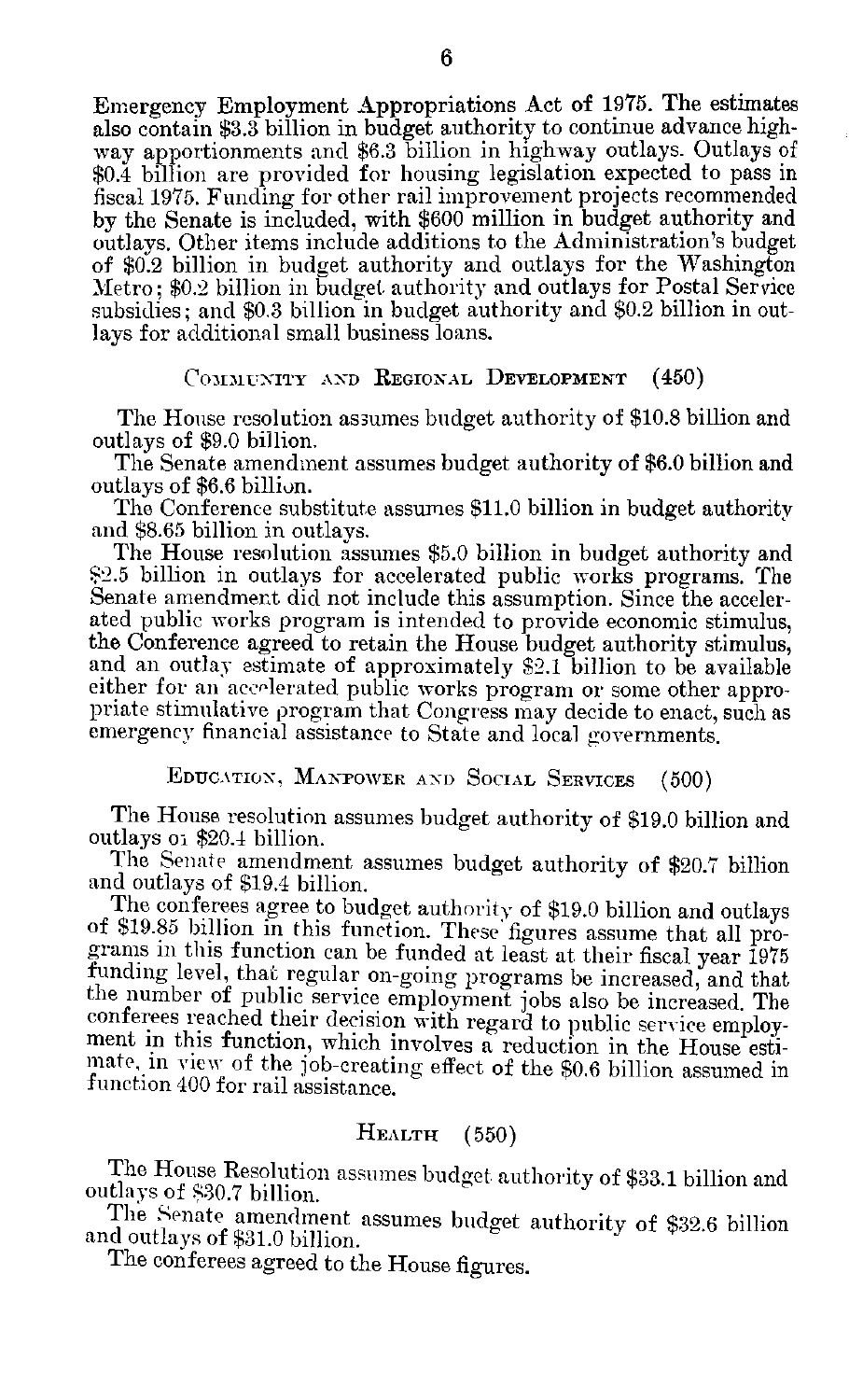The House resolution assumes budget authority of \$141.3 billion and outlays of \$124.9 billion.

The Senate amendment assumes budget authority of \$138.5 billion and outlays of \$126.1 billion.

The conferees agreed to budget authority of \$140.9 billion and outlays of \$125.3 billion in this function.

This total includes \$0.8 billion for the extension of emergency benefits for the insured unemployed for an additional 13 weeks. It also assumes savings in fiscal year 1976 through legislative and administrative improvements in programs such as food stamps, aid to families with dependent children, and social security.

The managers intend that there be no cap on benefit increases as proposed in the President's budget. The managers intend that the resolution provide sufficient funds to extend both emergency benefits for the insured unemployed and also special unemployment assistance for the uninsured unemployed.

#### VETERANS BENEFITS **AND** SERVICES (700)

The House Resolution assumes budget authority of \$18.0 billion and outlays of \$17.5 billion.

The Senate amendment assumes budget authority of \$17.6 billion and outlays of \$16.9 billion.

The Conference agreed to the House assumptions of \$18.0 billion in budget authority and \$17.5 billion in outlays for this function. The managers on the part of the Senate agreed to these figures because of the probability that Congress will reject Administration proposals to reduce the eligibility period for veterans' readjustment benefits and to require reimbursement from private health insurers for VA health care. The Senate amendment did not assume increases in budget authority and outlays for either. The House assumed \$0.7 billion in budget authority and outlays for these probable expenditures, to which the conferees agreed.

LAW ENFORCEMENT **AND** JUSTICE (750)

The House resolution assumes budget authority of \$3.291 billion and outlays of \$3.363 billion.

The Senate amendment assumes budget authority of \$3.3 billion and outlays of \$3.4 billion.

The Conference agreed to the House figures, rounded to the nearest tenth of a billion dollars.

#### GENERAL GOVERNMENT (800)

The House resolution assumes budget authority of \$3.3 billion and outlays of \$3.35 billion.

The Senate amendment assumes budget authority of \$3.3 billion and outlays of \$3.2 billion.

The conference committee agreed to \$3.3 billion in budget authority, the same as the House and Senate estimates, but to \$3.3 billion in out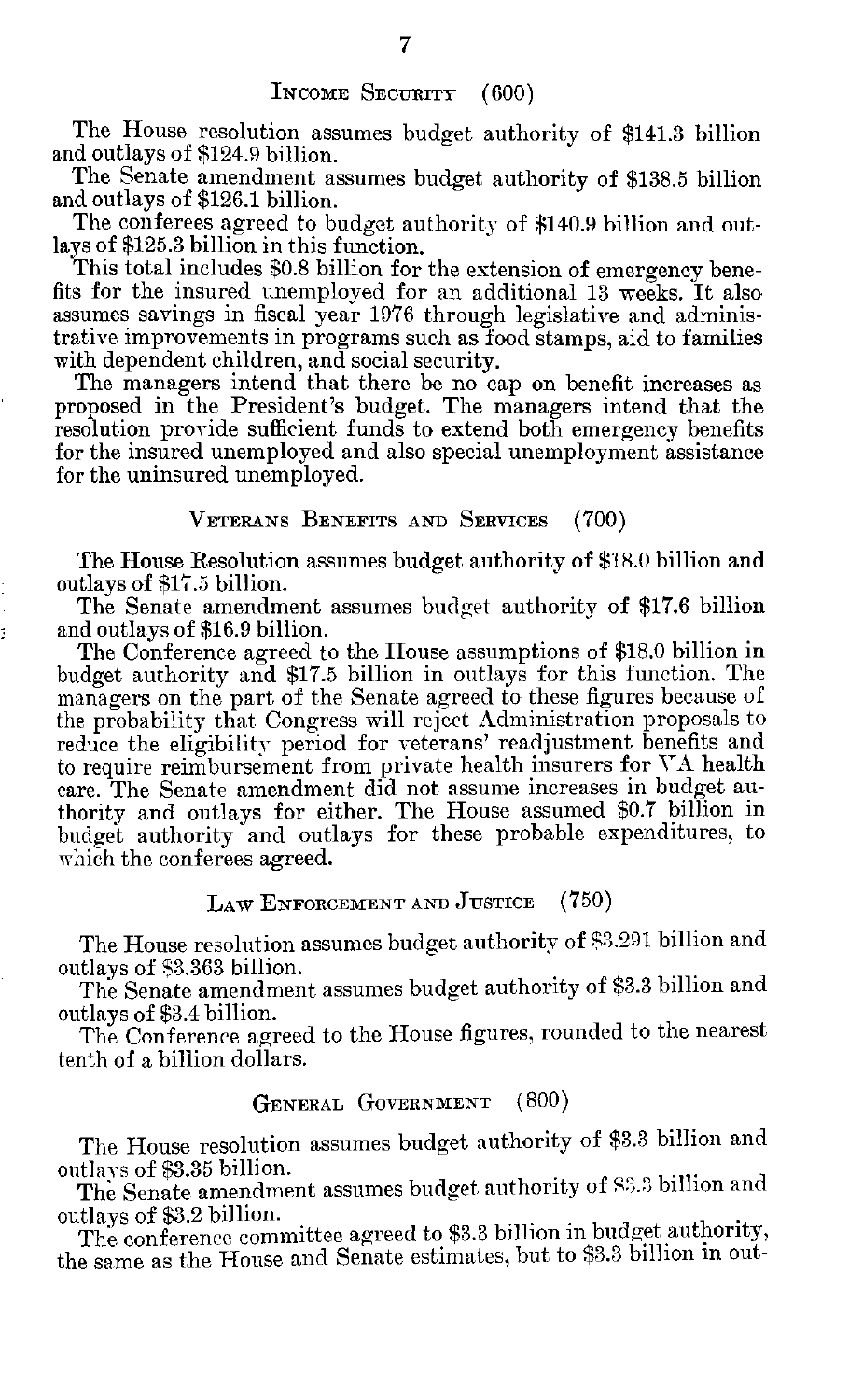lays, \$50 million below the House assumption and \$100 million above the Senate assumption.

REVENUE SHARING **AND** GENERAL PURPosE FiSCAL ASSISTANCE (850)

The House resolution assumes budget authority of \$7.305 billion and outlays of \$7.249 billion.

The Senate amendment assumes budget authority of \$7.3 billion and outlays of \$7.2 billion.

Essentially, the assumptions of both Houses were the same for this function, but the conference committee agreed to round out the House estimate to the nearest tenth of a billion dollars.

#### INTEREST **(900)**

The House resolution assumes budget authority of \$35.0 billion and outlays of \$35.0 billion.

The Senatc amendment assumes budget authority of \$35.3 billion and outlays of \$35.3 billion.

The Conference substitute provides \$35.0 billion in budget authority and outlays, the same as the House estimate and \$0.3 billion lower than the Senate estimate. If interest payments are lower due to changes in the economy, the conferees agreed, up to **\$100** million in outlays could be made available for Education, Manpower, and Social Services and for Community and Regional Development, to be divided equally between the two functions.

#### **ALLOWANCES**

The House resolution assumes budget authority of \$1.7 billion and outlays of \$1.5 billion.

The Senate amendment assumes budget authority of \$1.3 billion and outlays of \$1.1 billion.

The Conference agreed to \$1.4 billion in budget authority and \$1.2 billion in outlays.

The conferees assume that the levels agreed upon are sufficient to cover civilian agency pay raises under existing law and outlays that may be required for humanitarian assistance for Indochina refugees, as well as other contingencies.

## UNDISTRIBUTED OFFSETTING RECEIPTS (950)

The House resolution assumes budget authority of **-\$16.193** billion and outlays of  $-\$16.193$  billion. The Senate amendment assumes  $-\$16.2$  billion in each case.

The Senate amendment assumes identical amounts.

The conference substitute accepts the Senate estimate.

Both the House resolution and the Senate amendment assumed \$4.0 billion in receipts from leases of mineral rights on the Outer Continental Shelf, rather than \$8.0 billion estimated by the Administration.